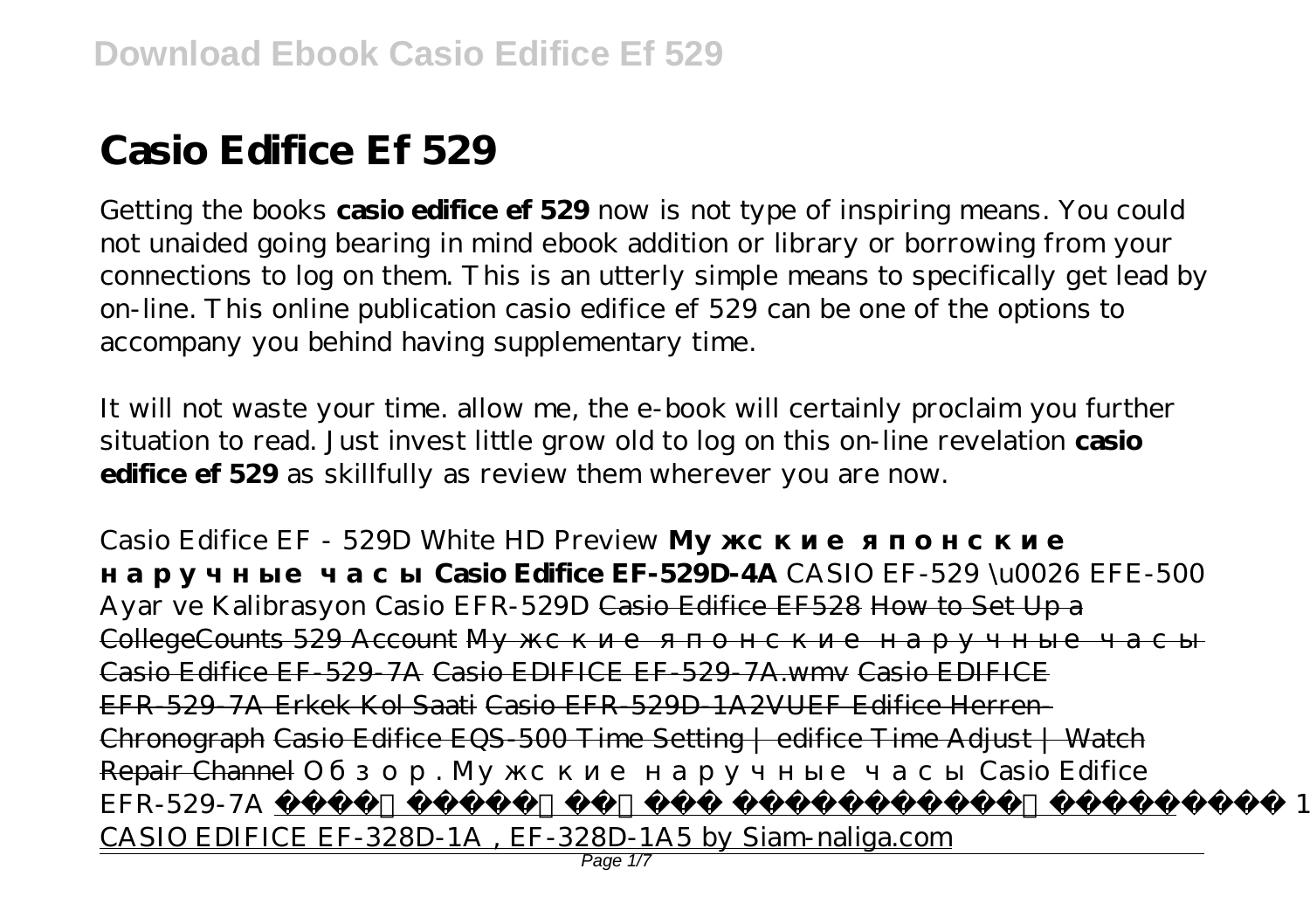CASIO BLUETOOTH EDIFICE WATCH EQB-500D-1ADR UNBOXING**Casio EQS-500DB-1A1 [EQS-500DB-1A1ER] Review: Casio Edifice EQS-500C-1A1ER** *How To know Casio Edifice Fake vs Original watch* **Hands On Casio Edifice Ex189 EFR-539SG-7AV | STANDARD CHRONOGRAPH 4K (HD) Casio EF-328D-1A**

Casio Edifice Casio Edifice - Original vs Fake

CASIO EQS-500 Ayar ve Kalibrasyon Casio

Edifice EF-339BK-1A9 casio edifice ef 524d 7a

наручные часы Casio Edifice EFR-529D-1A2 *CASIO EQS-500 Operation*

*Video - Time and Date Setting Мужские японские наручные*

*часы Casio Edifice EF-539D-7A2 Review and setting watches Casio Edifice EF-328D-1AVEF* How to Tell Casio Edifice is Fake or Real | How to spot a Fake Edifice (Hindi) Casio Edifice EF 535BK 1AV Casio Edifice Ef 529 Year of release: 2008 Module Number: 5034 Battery type: SR927W Technical specs of Edifice EF-529 Case: Stainless Steel Accuracy per month: ±20 sec Battery Type: SR927W Battery Life: 2 YRS 1-second stopwatch Measuring capacity: 23:59' 59.95 Measuring mode: Elapsed time Accuracy:  $\pm$  20 seconds per month Approx. battery life 2 years on SR927W Date display Regular timekeeping Analog: […]

Edifice EF-529 / 2008 / Casio Watch Archive Official Casio Manual for Edifice EFR-529 Watch / Module number 5345. You can easily download it for free and make all neccessary setting in your watch.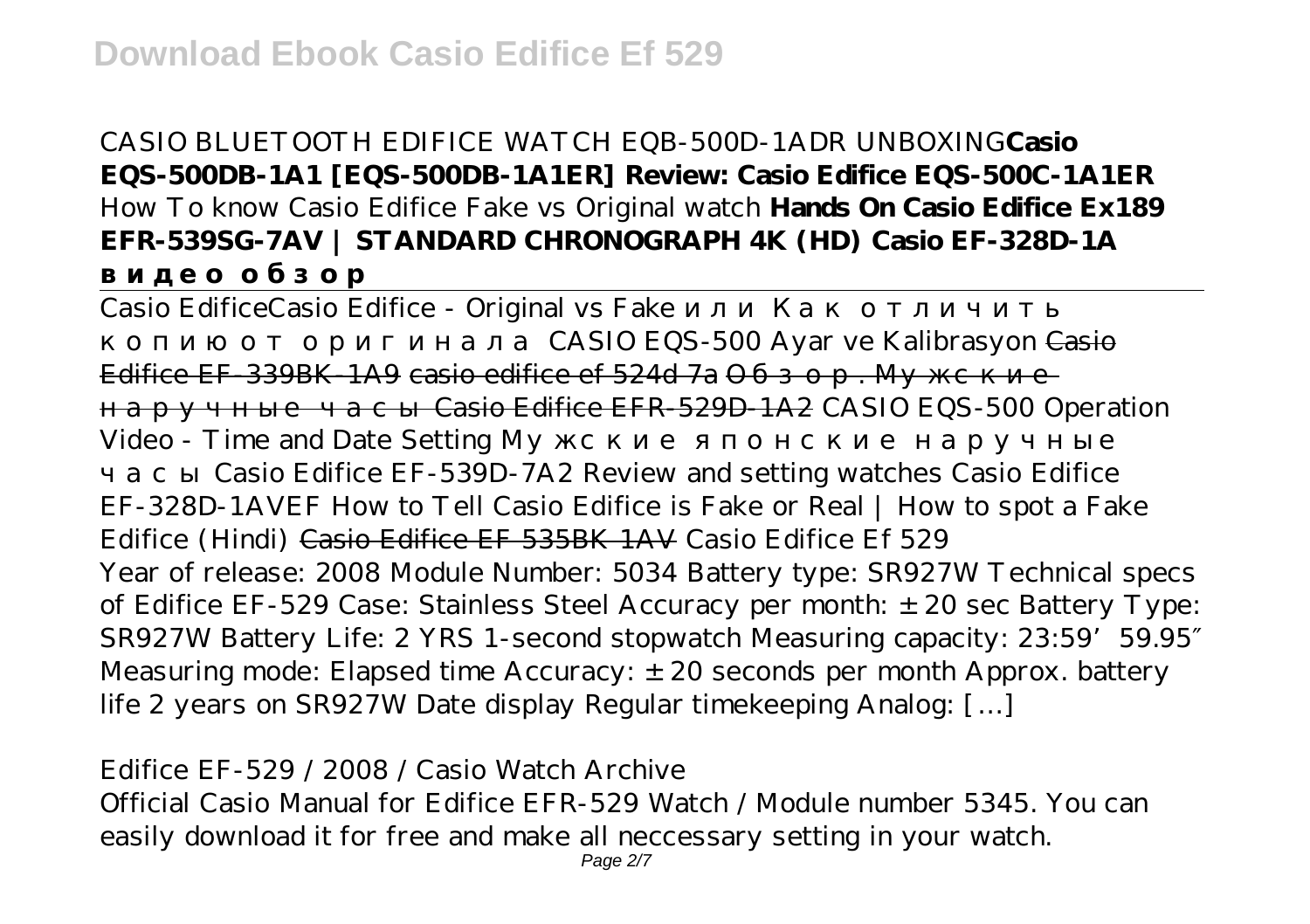Edifice EFR-529 User Manual / Casio Module 5345

Casio's EDIFICE line of metal watches capture the essence of speed and intelligence.The EFR529 new addition to the Active Racing Line series evokes a sense of motor sports energy, and features a 1/10th second chronograph. The EFR529-7A also features a comfortable and durable black resin band.

EFR529-7A Edifice | Casio USA

The Casio Edifice Chronograph is big -- 45mm -- and with three subdials for timing, the bigger the better. If a sbndial gets too small, it's difficult to read. On either side of the crown are two pushers--one at 2 o'clock and the other at 4 o'clock -- for starting, stopping and re-setting the three sundials, and the big orange second hand with ...

Amazon.com: Casio Men's EFR-529D-1A9VCF Edifice Stainless ... Your Casio EFR-529 watch has recently stopped? Don't worry, we know what kind of battery Edifice EFR-529 supports. It is SR920SW replacement battery, and it suits 5345 module number.

Casio Edifice EFR-529 Battery / SR920SW  $Casio FF-529-7A$ EF-529-7A. Casio. EDIFICE.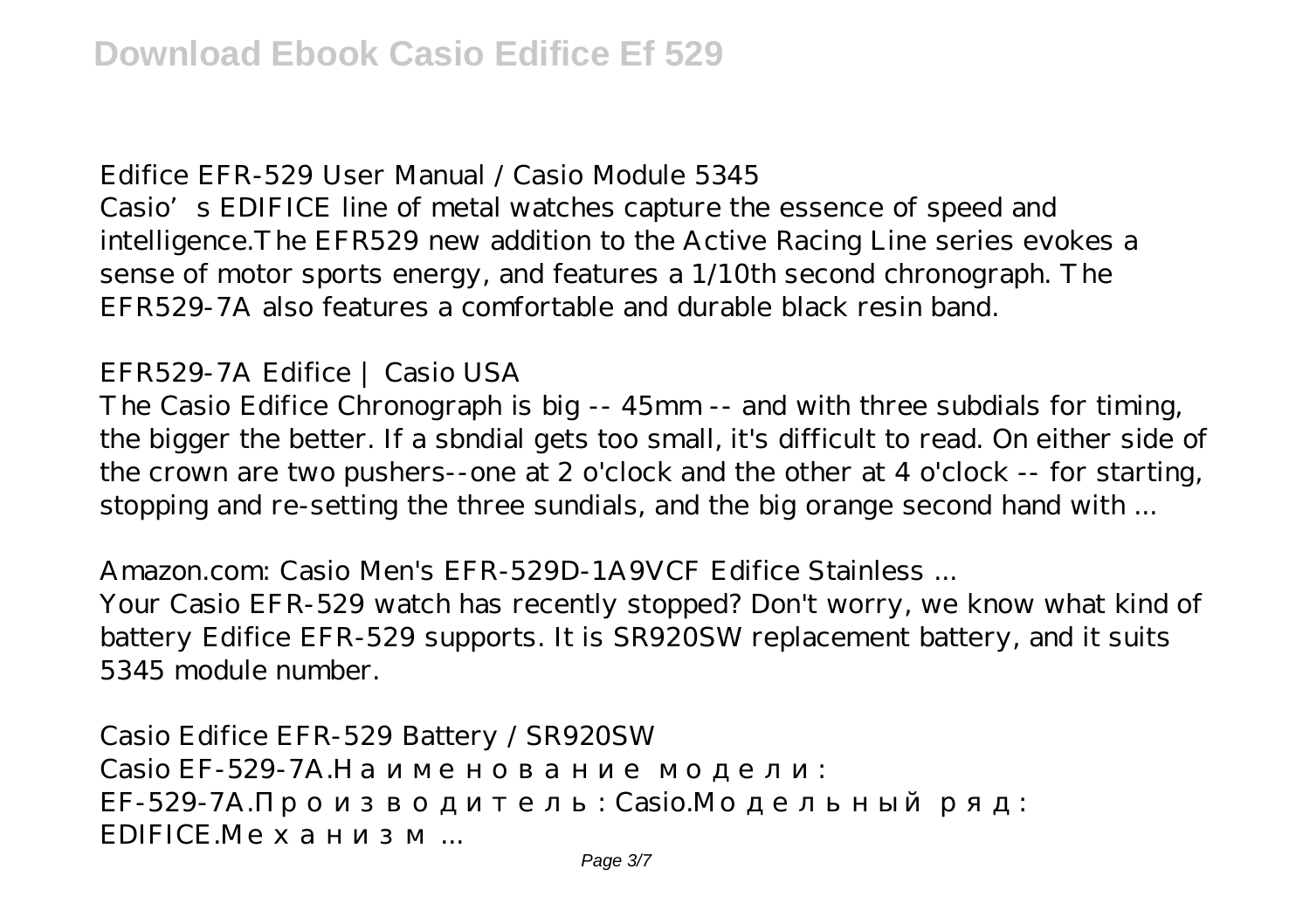Casio EDIFICE EF-529-7A.wmv - YouTube

Technologies continue to advance, with EDIFICE leading the way. This multi-function chronograph from CASIO is actively forwarding the evolution of electronic technologies. EDIFICE combines a fusion of dynamic forms with elaborate face designs, and provides leading-edge, accompanied by uniquely original expressions produced ...

EDIFICE Brand - CASIO EDIFICE Casio EDIFICE watch collections. Dual Dial World Time. Radio-controlled (Multi-Band 6)

Casio EDIFICE Watches Collection Page - CASIO EDIFICE Browse All Casio EDIFICE Watches. Dual Dial World Time. Radio-controlled (Multi-Band 6)

Shop Casio EDIFICE Watches - CASIO EDIFICE CASIO EDIFICE Official Website. A sporty, high-performance metal analogue watch that continues to evolve through a fusion of dynamic design with advanced technologies. This is EDIFICE.

EDIFICE Men's Watches - CASIO EDIFICE Page 4/7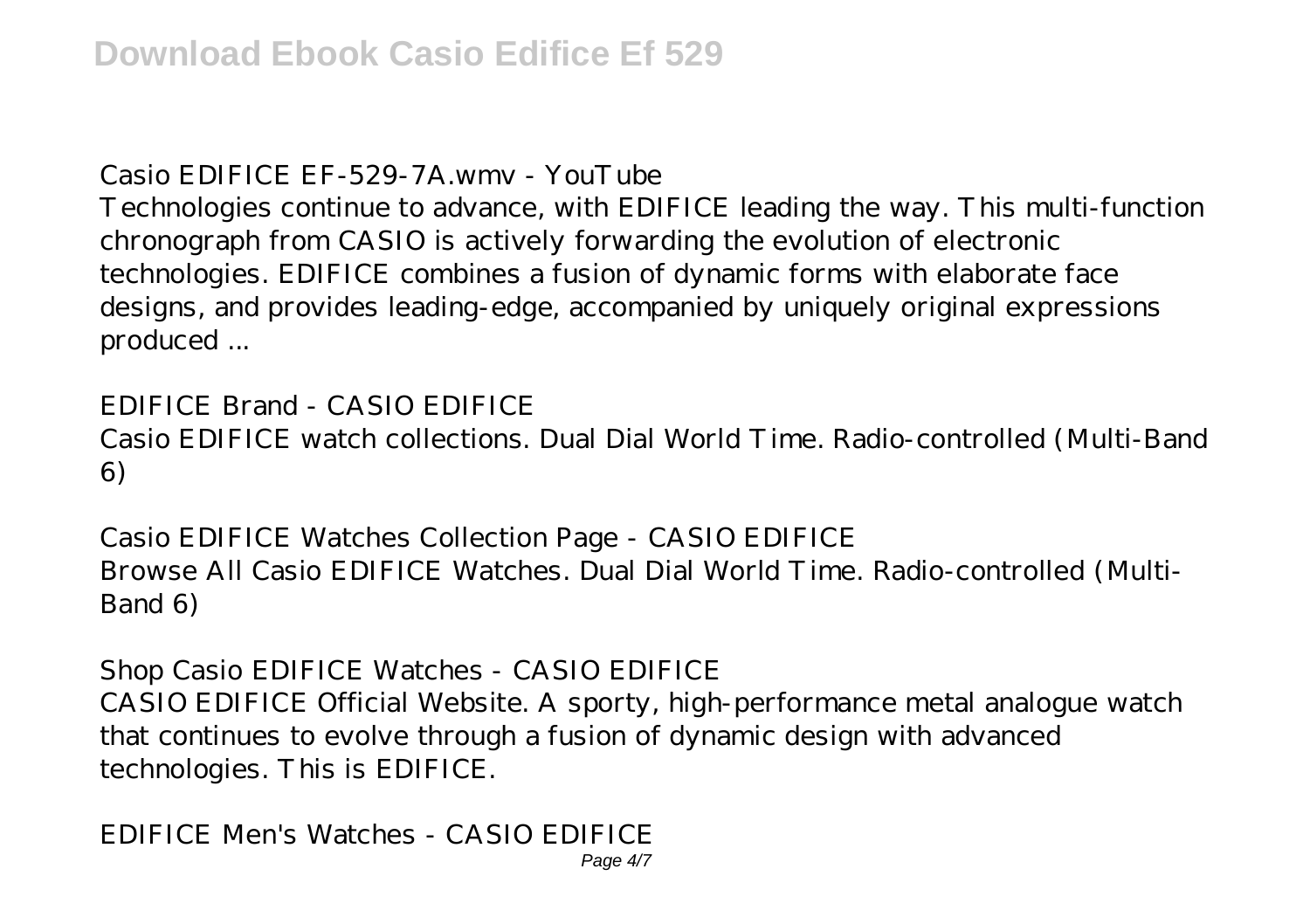Casio Model number EFR-529-7AVCF Part Number EFR-529-7AVCF Item Shape Round Dial window material type Mineral Display Type Analog Clasp Buckle Case material Stainless Steel Case diameter 45 millimeters Case Thickness 12 millimeters Band Material Resin Band length Men's Standard

Amazon.com: Casio Men's EFR-529-7AVCF Edifice Stainless ...

Innovativa produkter skapar glädje och en ny livsstil samt banar väg för relaterade ekonomier - i synnerhet om de har utvecklats av CASIO. Upplev själv hur kreativitet blir samverkan.

EDIFICE | Armbandsur | Produkter | CASIO

Innovative produkter skaper glede, ny livsstil og baner vei for beslektede ø konomier - særlig hvis de har blitt utviklet av CASIO. Opplev hvordan kreativitet blir et viktig bidrag.

EDIFICE | Klokker | Produkter | CASIO Ac 1 klama

CASIO EF-529 & EFE-500 Ayar ve Kalibrasyon - YouTube Kontaktirajte nas Adresa: Zagreba ka avenija 104c, 10000 Zagreb Sjedište trgova kog društva Telefon: (01) 386 42 85 Fax: (01) 386 59 10 E-mail: krona@krona.hr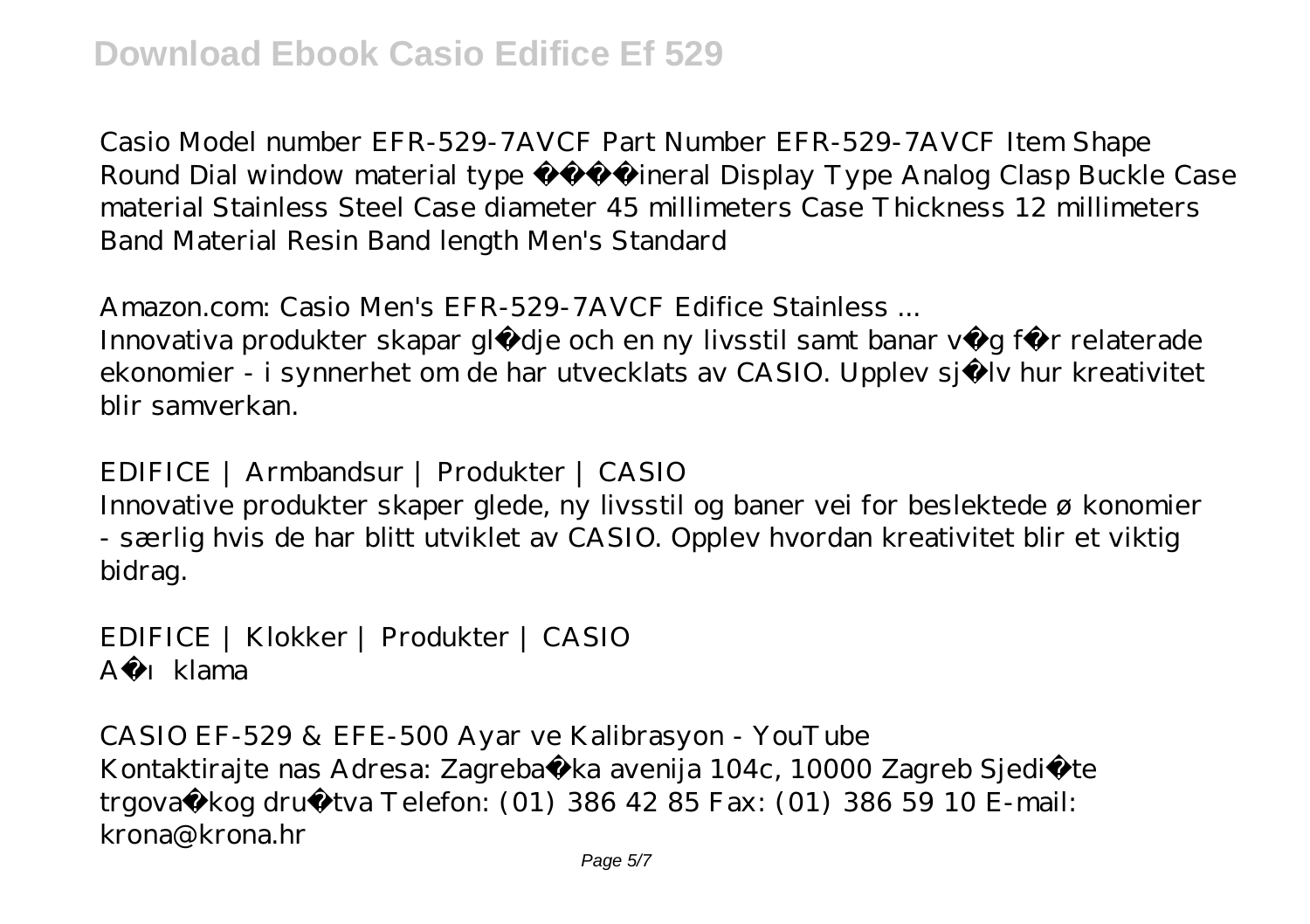Casio satovi - Krona

Comfort, style and intelligence all come together in the Edifice EF527D-1AV. Smaller rounded band segments allow its solid stainless steel band to hug the wrist with more comfort while a knurled bezel, precision dial indexes and mineral glass give the timepiece a stylish, technical look.

EF527D-1AV Standard Chronograph edifice - Casio USA With its carbon fiber dial, tachymeter etched bezel and retrograde chronograph, this Edifice timepiece embodies the look and feel of speed. Its stainless steel case and band with a double-lock, 1-press, 3-fold buckle will provide a secure fit driving around any corner, street or track.

## EF521SP-1AV Edifice | Casio USA

CASIO EDIFICE STAINLESS STEEL MEN'S MODEL: EF 527D 1AV RETAIL PRICE: \$175.00 Luminous Hands and hour markers. Luminous coating provides long-term illumination in the dark after only a short exposure to light. Date Display. Chronograph function - 1/20 sec. - 12 hours Measures with an accuracy of seconds the meantime and the end time. Signals confirm the starting/stop selection. Slide rule ...

Casio Casio Men's Edifice Chronograph Watch EF-527D-1AV ... Page 6/7